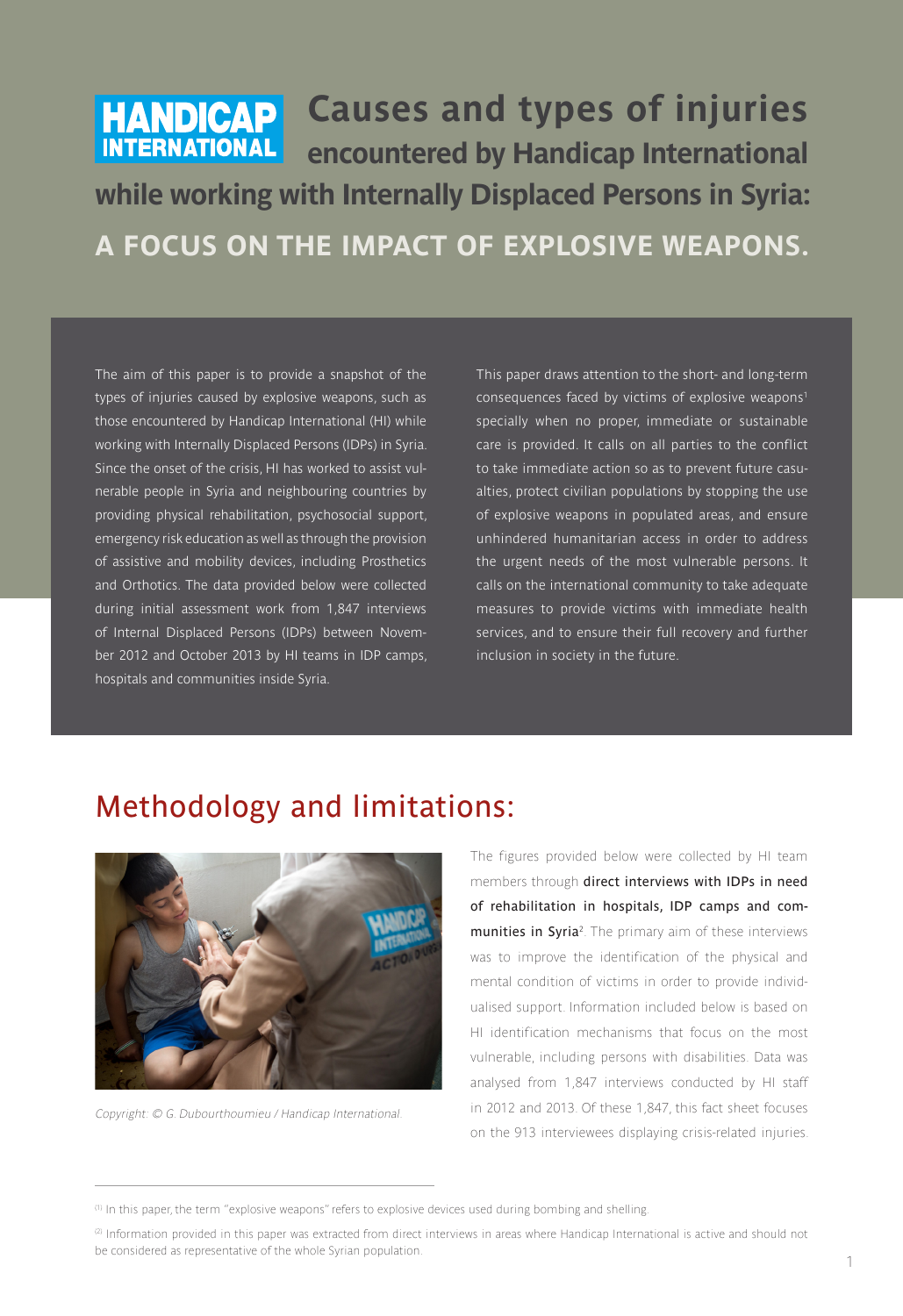This paper neither discusses the consequences for numerous vulnerable people who have not been able to access refuge internally and have left Syria, nor does it provide information on the overall number of casualties resulting specifically from explosive weapons. It is not intended to provide a comprehensive picture of the extremely precarious situation that vulnerable people, including people with disabilities, are facing due to the Syrian crisis.

Based on large numbers of interviews of IDPs, it provides a specific snapshot of the main causes of injuries as a result of the crisis, and draws attention to the consequences that IDPs are currently facing and will continue to face if proper support is not immediately provided.

### Lack of immediate access to services for victims: QUICK FACTS:

Since the beginning of their involvement in reaching out to the most vulnerable persons affected by the Syrian crisis (persons with injuries, persons with disabilities, older persons, single mothers, children head of households, etc.), Handicap International teams have witnessed an increasing pattern of hardship and the serious physical, psychosocial and economic impacts on civilian populations affected by the conflict.

As the conflict concludes its third year, the collapse of key health infrastructures in Syria has dramatically increased levels of vulnerability, particularly for people with disabilities, who are facing harsher conditions every day in terms of access to appropriate medical services and treatment.

- 49.5% of interviewees display new **injuries related to the crisis.**
- **60% of people interviewed with new injuries related to the crisis were injured as a result of explosive weapons and 31% due to gunshots.**
- 88.49% of people with new injuries **related to the crisis declared they did not have satisfactory access to rehabilitation services when initially interviewed.**
- **26.9% of interviewees with new injuries related to the crisis were categorized among the most vulnerable populations. 19.49% were infants or children.**

The main consequences of the collapse of key infrastructures and services are:

- A lack of medical supplies and/or equipment for quality care.
- A lack of qualified health care workforce.
- The overburdening of the remaining care institutions that still exist.
- An absence of prevention measures to reduce complications and risks of additional impairments.
- An absence of early and long-term physical rehabilitation services.
- The continuous displacement and uprooting of vulnerable persons, weakening their health status.
- A burden of psychological insecurity on family members and the caregivers of the injured and vulnerable who are unable to cope with the situation.

**As such, 88.49% of IDPs, with new injuries related to the crisis and initially interviewed by Handicap International declared that they did not have satisfactory access to rehabilitation services.<sup>3</sup>** This situation leads to serious and long-term consequences for injured people, including the risk of developing permanent impairments.

<sup>(3)</sup> Prior to intervention by Handicap International.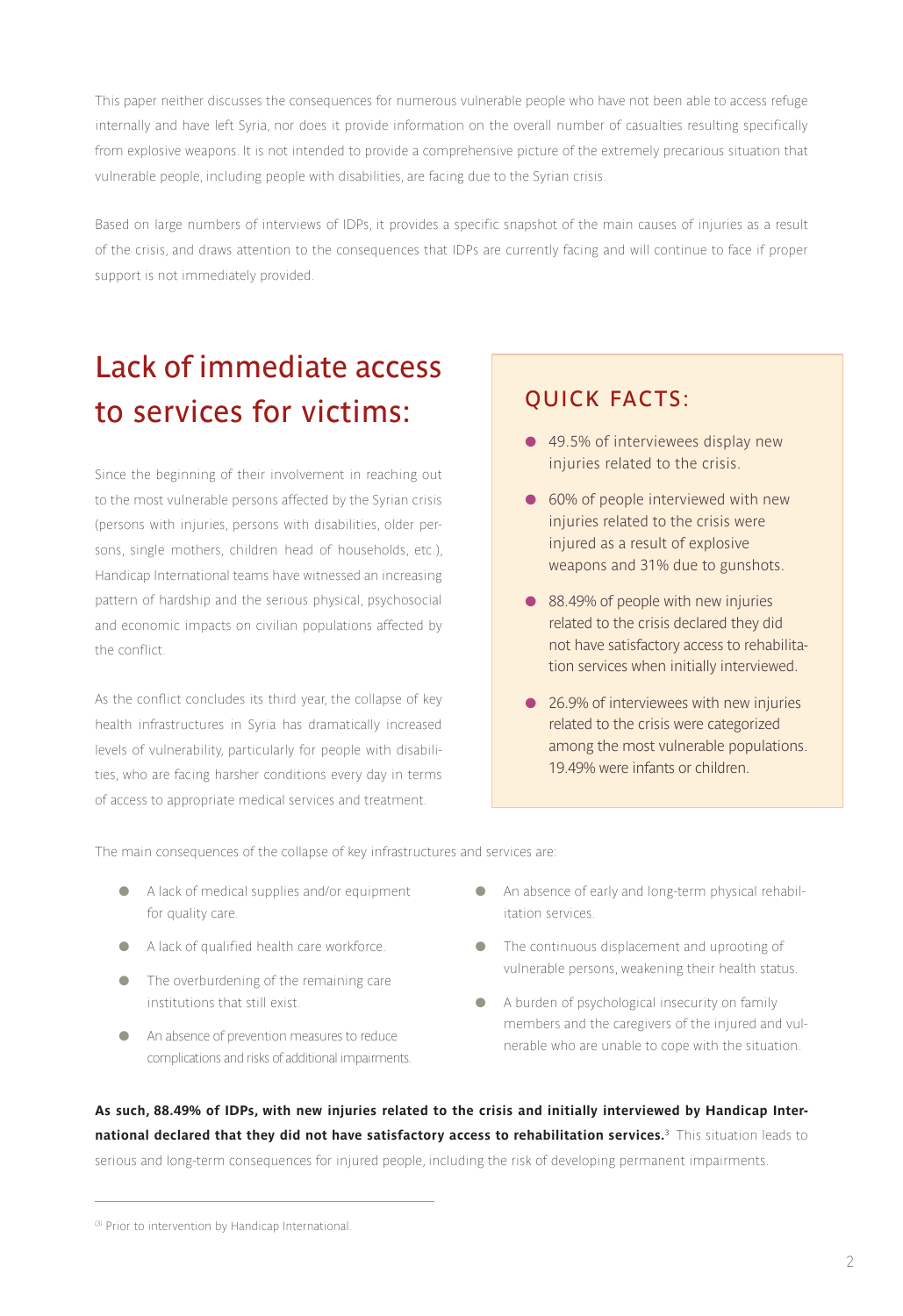

**While this situation persists, access to essential rehabilitation services, along with access to immediate health care for victims should be ensured by parties to the conflict in order to avoid additional,**  long-term impairments and possibly fatal complications<sup>4</sup> among IDPs.

## High number of conflict-related victims due to the use of explosive weapons:

From the sample, information on the main causes of injuries related to the conflict within the Syrian population can be estimated. Among interviewees displaying new injuries related to the crisis, the vast majority of injured people are adults, 5.26% of whom are adult women. Moreover, 16.97% are children, 2.52% are infants and 2.19% are elderly**<sup>5</sup>** . Therefore, in total, 26.9% of these victims are categorised among the most vulnerable populations, which reveals the indiscriminate nature of the conflict and its effects on civilian populations**<sup>6</sup>** .

Additionally, 17.3% of the people who were interviewed by HI and who are facing severe injuries or permanent impairments are heads of household with an average of more than 7 dependents per family (7.4). Post-crisis work should include socio-economic reintegration measures. These measures should be implemented at this early stage.

In particular, the large number of direct victims related to the extensive use of explosive weapons is a major concern. Based on HI interviews in Syria, 49.5% of interviewees display new injuries related to the crisis**<sup>7</sup>** , 60% of which are due to explosive weapons and 31% as a result of gunshots.



<sup>(4)</sup> Persons with Spinal Cord Injury or Traumatic Brain Injury who are not actively receiving proper physical therapy and education on positioning and wound care are at high risk of secondary medical complications. As a result, they can easily be exposed to harmful pressure sores, or potentially fatal consequences such as lung infections.

(8) Other agencies working in Syria may have encountered a higher percentage of persons suffering burn-related injuries in initial assessments conducted in the direct aftermath of an incident. It should be noted that survival rates from severe burns is often extremely low due to the specificity of the injury. The numbers of people reaching HI by referral is therefore limited.

<sup>(5)</sup> Age groups defined in the interview template are as follows: infants between 0 and 5 years old; children between 6 and 17 years old; and elderly people over 60 years old. Information on age groups is lacking for 1.65% of the interviewees.

<sup>(6)</sup> Females account for 10.95% of the total number of new victims interviewed.

 $\sigma$  While this paper focuses on person with new injuries related to the crisis, the 50.5% of vulnerable persons with a disability from birth, old ages or due to other causes are also in desperate needs of urgent medical care and appropriate services. These vulnerable persons are included in all Handicap International interventions.

<sup>&</sup>quot;Crisis-related accidents" refer to those cases in which interviewees experience harm as a direct consequence of the crisis. This would, for example, apply in a case where the interviewee was injured in the process of attempting to flee bombing/shelling in a combat zone by falling in the street, being involved in a road accident, etc. Crisis-related accidents are cases such as those that lead to direct injuries and/ or permanent impairments.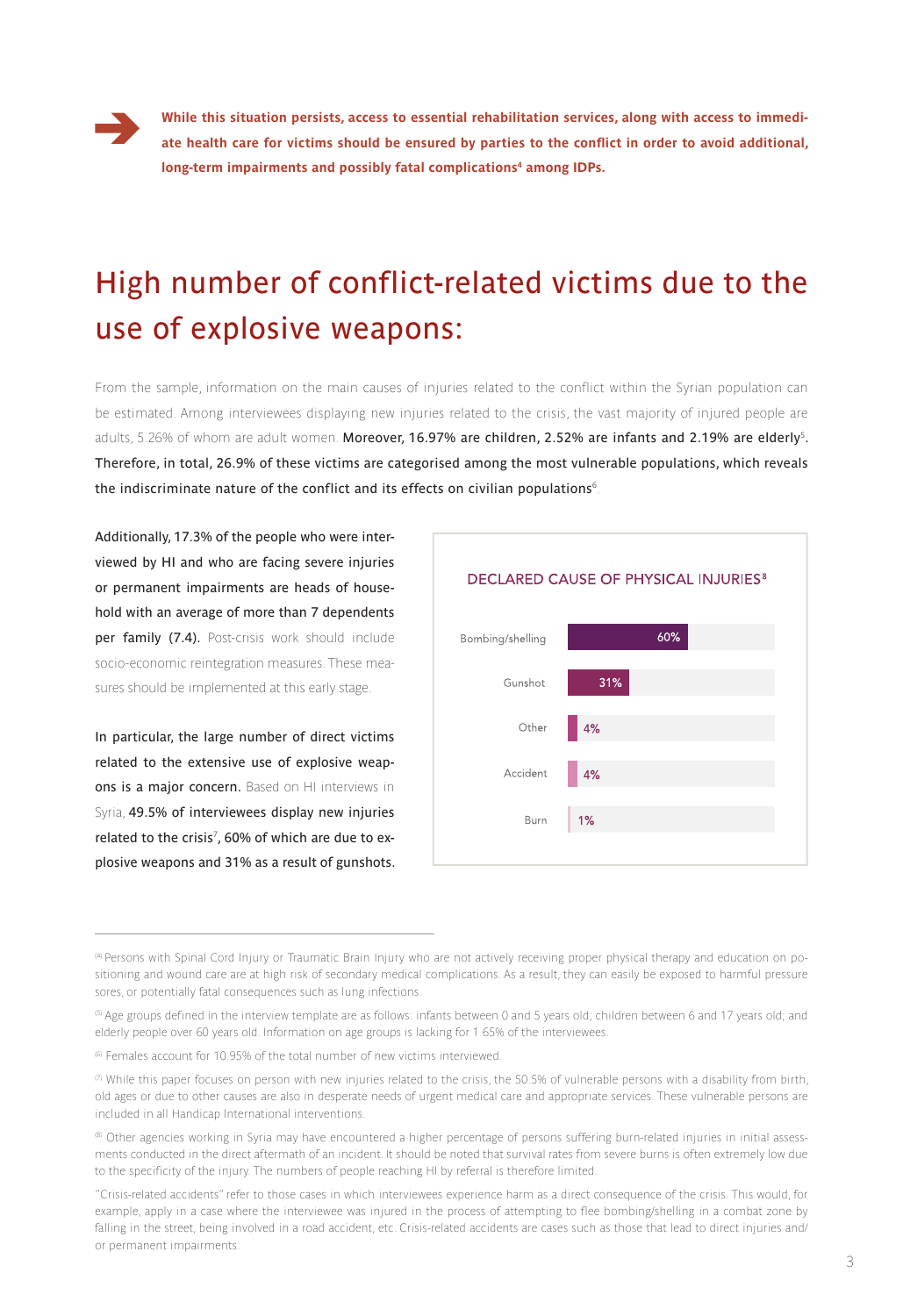#### Main physical consequences of explosive weapons for people interviewed:



Among HI's interviewees, 60% of people injured by explosive weapons had fractures or complex fractures, including open fractures, of lower and/or upper limbs. After a fracture, there is an urgent need to align broken bones under the supervision of orthopaedic specialists, who are desperately needed but yet severely lacking in the current context. When no appropriate emergency medical care is provided, observations on the ground in crisis settings have shown the occurrence of pain, severe muscle deformities that become irreversible leading to restrictive mobility, as well as skin injuries and infections.

21% of the interviewees injured by explosive weapons were facing peripheral nerve injury; of these, 43.1% were also facing fractures or complex fractures. Early detection of nerve damage needs to be assessed as soon as possible, in order to avoid muscular contractions and further paralysis. Rehabilitation specialists need to provide advice and adapted clinical exercises for the affected person during the period of bone consolidation, and advice on correct positioning of the affected paralyzed limb is of vital importance.

Unfortunately, due to the lack of access to health care providers or specialised humanitarian actors, this early detection of peripheral nerve injury and complex fracture is rarely undertaken. This will lead to permanent effects, such as bone deformity and paralysis, ultimately leading to loss of function (with permanent consequences in most cases) in their everyday activities (eating, washing, personal care, walking, etc.).

Among HI's interviewees, 25% of the victims from explosive weapons have undergone amputation. Immediately after an accident, victims need safe and prompt surgical care and correct skin care for their residual limb in order to avoid complications, additional impairments or death. Additionally, in the immediate aftermath of an accident, victims need to be prepared and coached to start mobilizing their residual limb and strengthen their muscles. This must be followed by the provision of prosthetic services two to three months after amputation. The lack of trained personnel and diminished numbers of medical staff in Syria impede affected persons gaining access to these basic services, often leading to avoidable complications, and even death.

Following an amputation, it is crucial for consultation with specialists and the support of their peers in order to learn to accept the consequences of the loss of a limb (pain, phantom pain, reduced muscular strength and independent ambulation perimeters). Moreover, the amputee will need lifelong follow-up and periodic maintenance of their prosthetic limb(s), as such items need to be replaced/maintained every three to five years. This has a significant economic cost, and their transportation and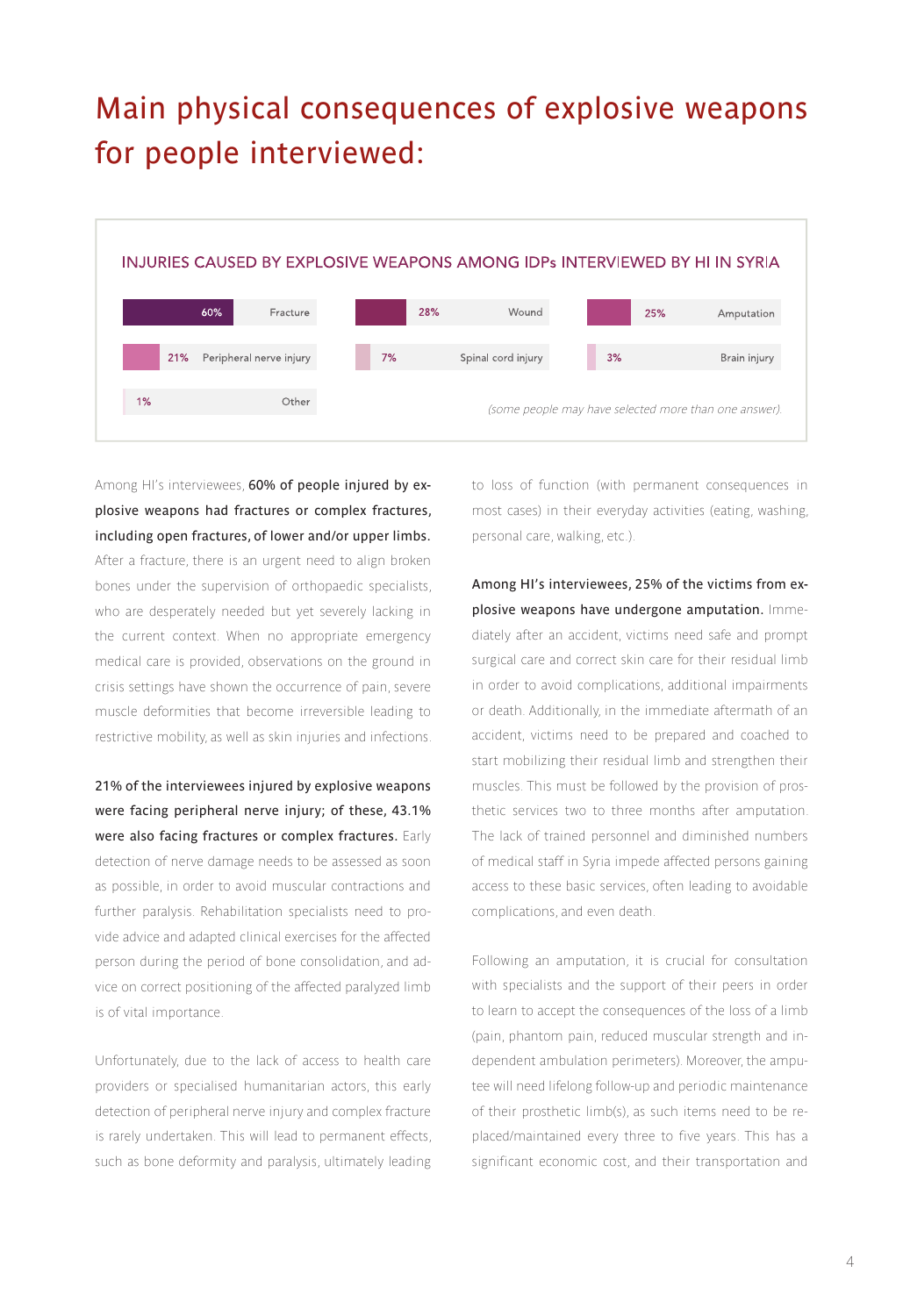

living environments need more attention than those of other persons. A person with amputation has to take into account that age and level of activity will influence their mobility more than other persons. All these services are currently lacking in Syria and are overwhelmed in neighbouring countries.

Among HI's interviewees, 7% of the victims from explosive weapons suffered spinal cord injury leading to generalised paralysis in accordance with the level of the spine affected<sup>9</sup>. **This condition is irreversible.** Additionally, it affects bladder and bowel function leading to constant risks of bladder infections and faecal incontinence, as well as higher risk of developing pneumonia and other lethal complications. Moreover, pressure ulcers are prone to develop in open wounds. Neurological changes in the body after spinal cord injury lead to pain, stiffness, change in muscle tone and cardiac complications depending on the level of injury. The injured person will need on-going support and their direct family members to act as caregivers for the rest of their lives. The psychological adjustment must be accompanied by peer advice, counselling and economic support. Generally, it takes two to three years before victims with spinal cord injuries accept their status and are able to imagine starting a new life.

The lifelong follow-up should consist of re-planning routines of toileting, daily activities, mobility, relationships, and leisure activities, knowing that targeted advice and help should be provided in accordance with gender (sexual counselling, family roles) and cultural background. Economic loss due to the foregone income of the head of the family, and the expenses in follow-up care, home adaptations, accessibility and daily life adjustments for mobility (wheelchairs, motorised transport, mobility aids for daily living activities etc.) need to be compensated for with dedicated social programmes and sustainable support schemes. These considerations should be considered central by donors and international agencies in their development programmes, funding mechanisms and long-term post-crisis planning.

 $(9)$  Lower spine = legs paralyzed; upper spine = legs and arms affected.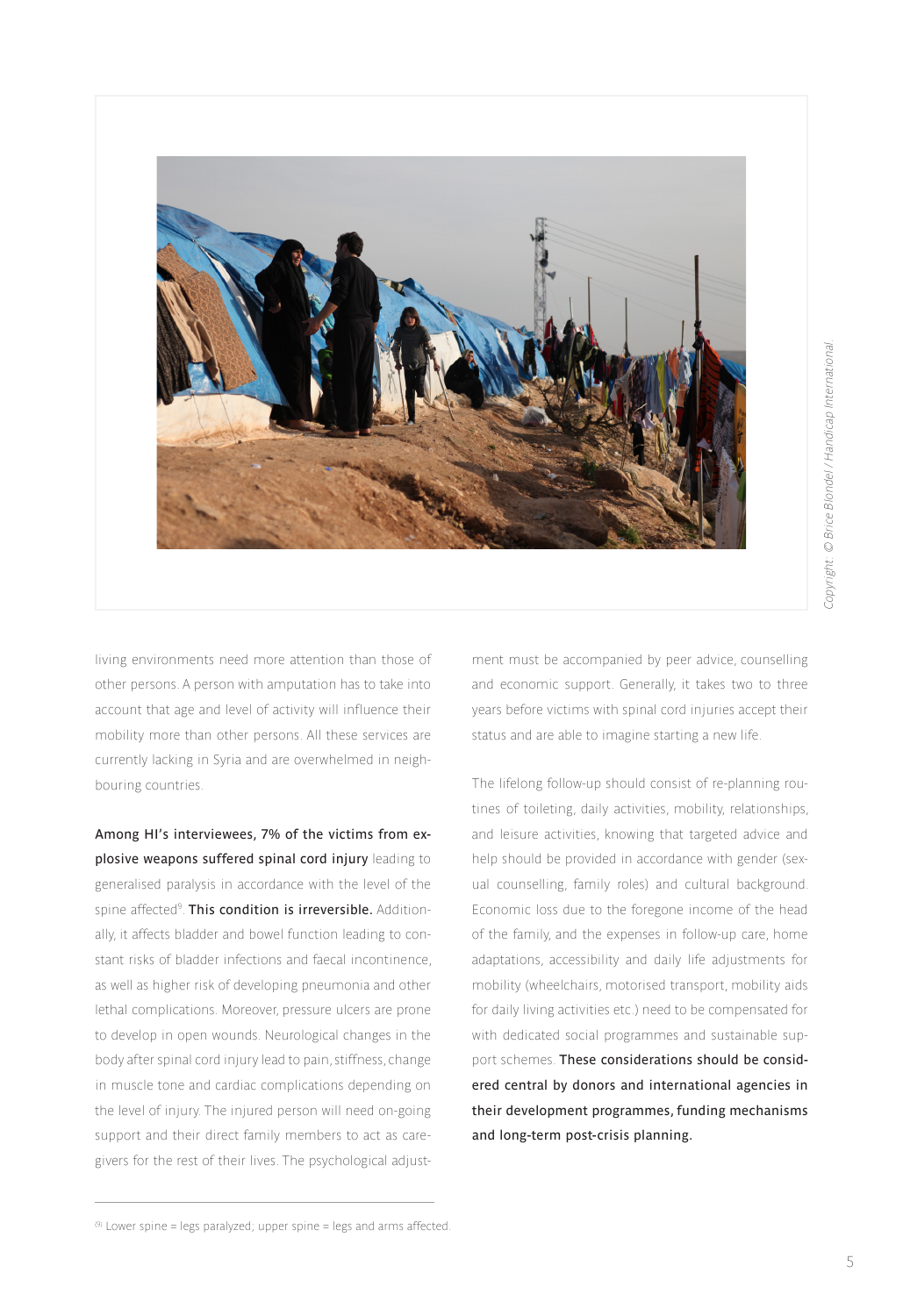#### Conclusion:

Victims of explosive weapons are in desperate need of immediate access to adequate medical services in order to deal with their injuries effectively and avoid complications or death. In addition, they will need lifelong medical, social and economic support in order to have a decent chance of participating in society. The number of people needing support will require a significant level of resources, both now and in the future to ensure equal quality of life for all citizens.

Furthermore, explosive weapons will leave immense numbers of unexploded ordnance in or near civilian areas. Although it is not possible to clearly assess the extent of the contamination, given the density of the shelling,

large-scale emergency risk education measures must be provided to IDPs to avoid numerous further casualties. It is of great concern that the issue of the excessive use of weapons in populated areas is not being prioritised.

Additionally, there is a lack of adequate attention given to developing health services and the training of appropriate physical, occupational and psychosocial health staff. Handicap International has observed this process in a variety of other war-torn countries during their reconstruction phases (Cambodia, Angola, Vietnam...) and would like to highlight the need for long-term development and critical thinking for both the future of Syria and the benefit of its most vulnerable citizens.

#### THUS, HANDICAP INTERNATIONAL RECOMMENDS THAT THE FOLLOWING ACTIONS BE TAKEN:

To the parties to the conflict:

- Commit to stop using explosive weapons in populated areas in order to avoid further civilian casualties.
- **Ensure safe and unhindered access on be**half of international and national NGOs to vulnerable populations in all areas affected by conflict.
- Allow and facilitate the safe passage of relief convoys and humanitarian personnel into and across territories within their control, especially to facilitate emergency access to and transportation of injured, in accordance with International Humanitarian Law.
- Abide by their obligations to protect civilians through the unhindered opportunity for all civilians that wish to flee the conflict zones.
- **Ensure communication with the popula**tions and raise their awareness regarding the risk and threats posed by unexploded devices and conventional weapons.
- **Ensure safe storage of weapons and mu**nitions in accordance with international standards.

States should call on parties to the conflict to respect the above recommendations and condemn any use of explosive weapons in populated areas in Syria.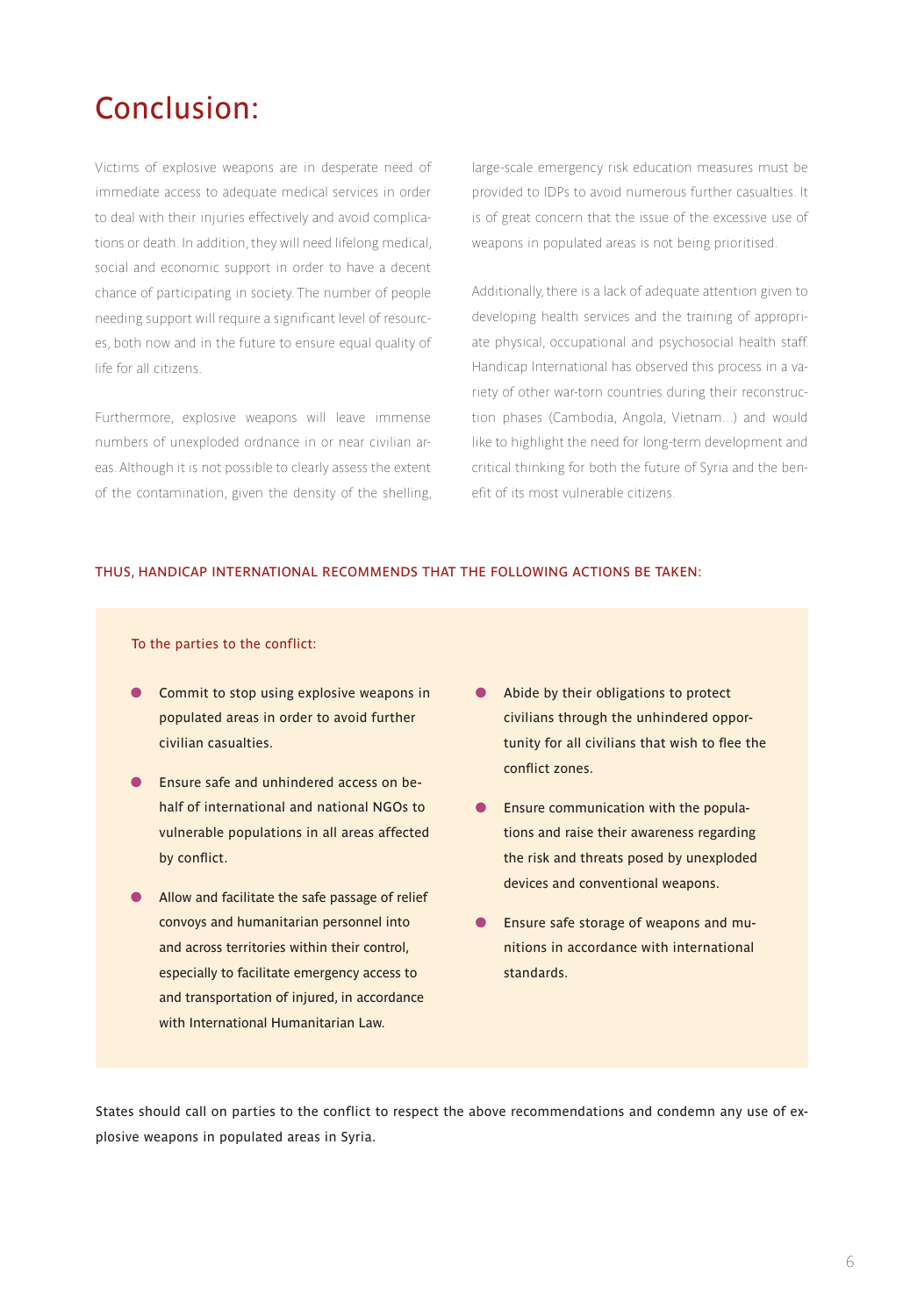#### To donors and international agencies:

- **•** Prioritize funding in accordance with the needs of the most vulnerable (particularly persons with injuries, persons with disabilities and older persons) and ensure basic and specific needs of persons with disabilities and other vulnerable groups are given consideration within all humanitarian response activities and frameworks.
- **•** Encourage humanitarian actors to strengthen their coordination, in and between sectors and geographical areas, in order to ensure that crosscutting issues such as disability are fully taken into account and addressed.
- With the provision of emergency response funding, ensure adequate protection and health care measures are addressed through transparent means, including by supporting cross-border intervention. Ensure that funding and other assistance is also made available for the long-term.
- Within appeals, include resources for better data collection, monitoring and reporting measures on vulnerable people including persons with disabilities, on the effects caused by the use of explosive weapons.
- **C** Ensure further improvement of the physical accessibility of services, both at camp and community level. In order to prevent exclusion, the specific needs of older persons and persons with disabilities must to be taken into account for each sector and at each stage of humanitarian assistance (i.e. registration, dissemination of information, assessment, programming, and distribution).

Following these recommendations will help prevent further casualties and reduce the long-term impairment of victims.